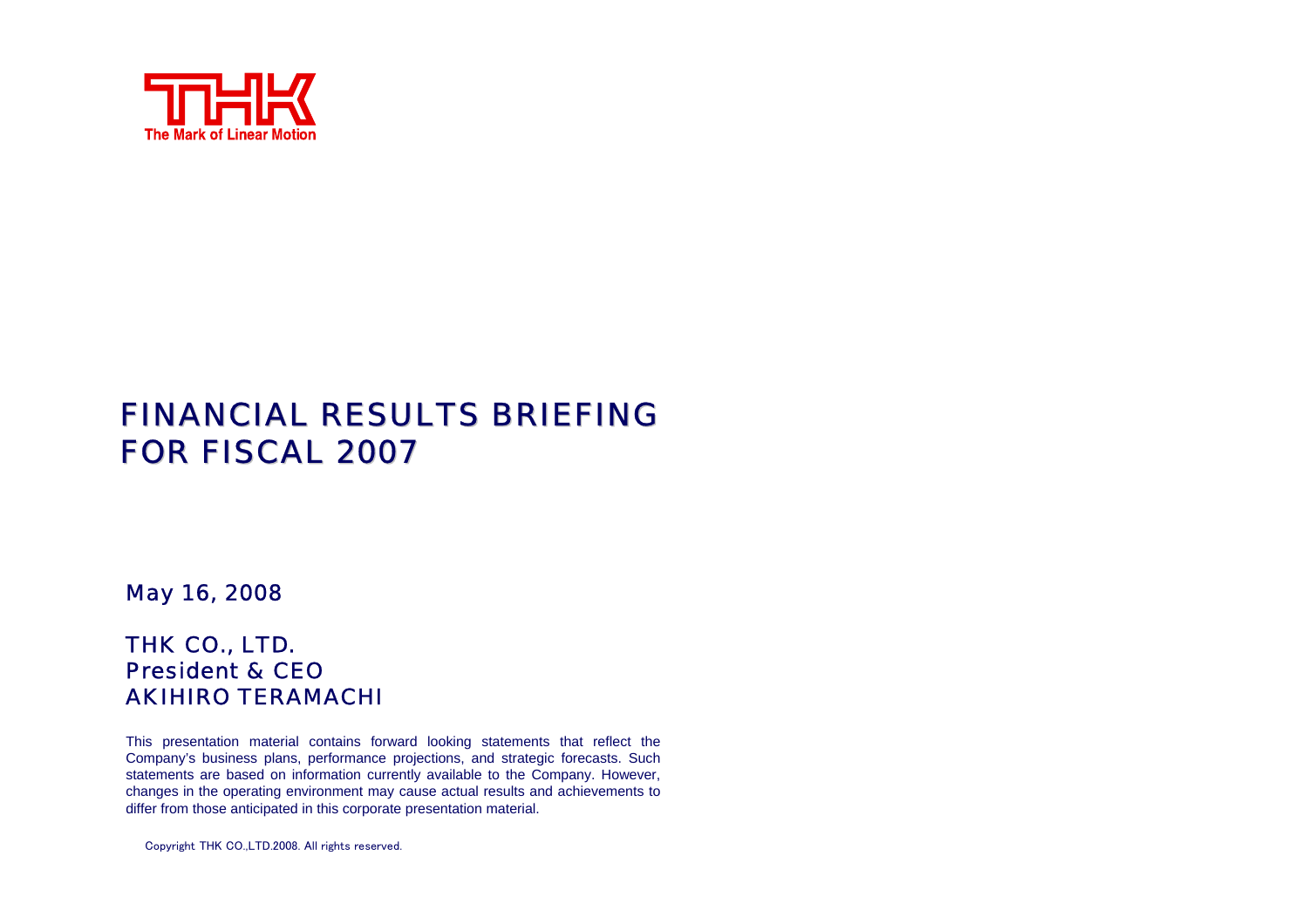# **Financial Highlights**



- Net sales grew by 19.5% compared to the previous period to 208,708 million yen, breaking the 200,000 million yen barrier for the first time.
- $\mathcal{L}_{\text{max}}$  **The delay in the recovery of domestic electronics-oriented sales was longer than expected and the weak nature of the recovery itself resulted in reduced revenues. However, the purchase of Rhythm Corp., in addition to an increase in sales of machine tools, contributed to a net increase in domestic net sales.**
- $\mathcal{L}_{\mathcal{A}}$  **Overseas, revenues increased due to the purchase of Rhythm Corp. and increases in sales of machine tools and general machinery.**
- $\mathcal{C}^{\mathcal{A}}$  **Rhythm North America had an irregular nine-month fiscal year as a result of changing the end of their accounting period from March to December. Accordingly, approximately 3,000 million yen in net sales was not reported in the fiscal period ending March 2008 .**

#### Operating income fell by 15.3% compared to the previous period to 26,900 million yen.

- **College THK's unconsolidated domestic net sales fell.**
- ш **Depreciation expenses grew due to capital investments made to prepare for future growth.**
- ш **The cost of materials ratio increased due to increases in the price of materials.**
- $\mathcal{L}_{\text{max}}$ **Amortization of goodwill accompanied the purchase of Rhythm Corp.**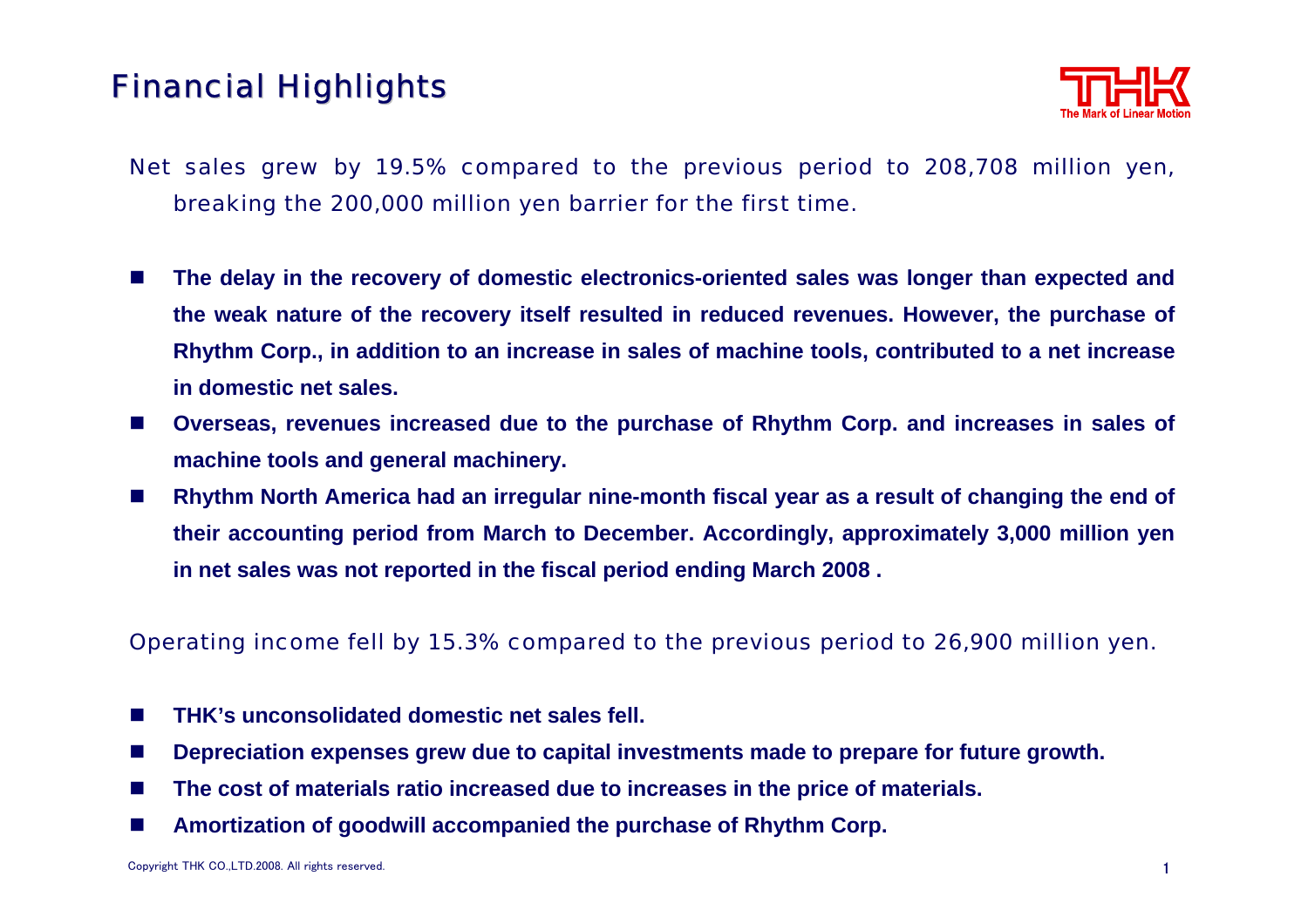# **Trend in Net Sales**





Exchange rate (translation of foreign F/Ss)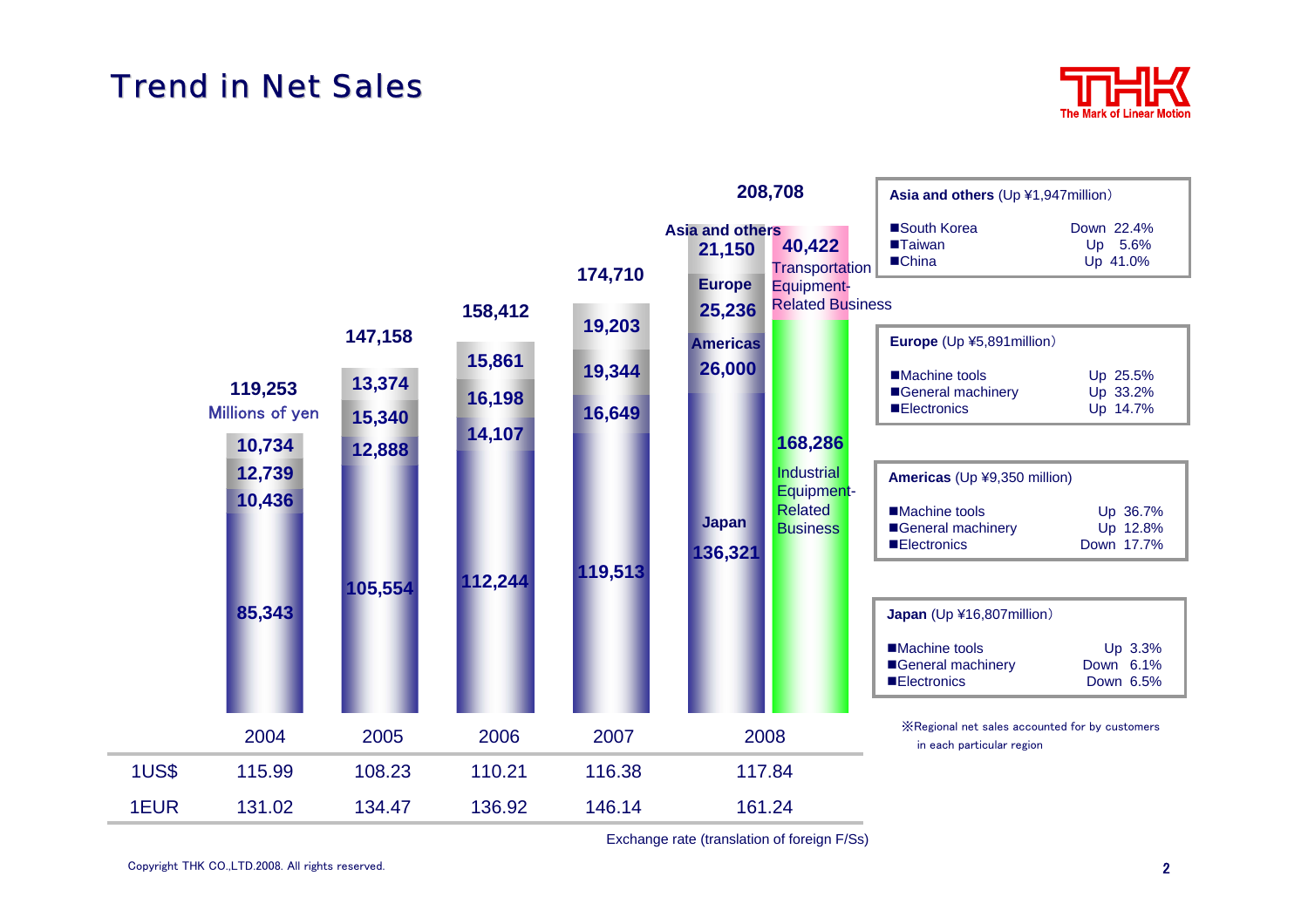# **Sales by Industry Segment**



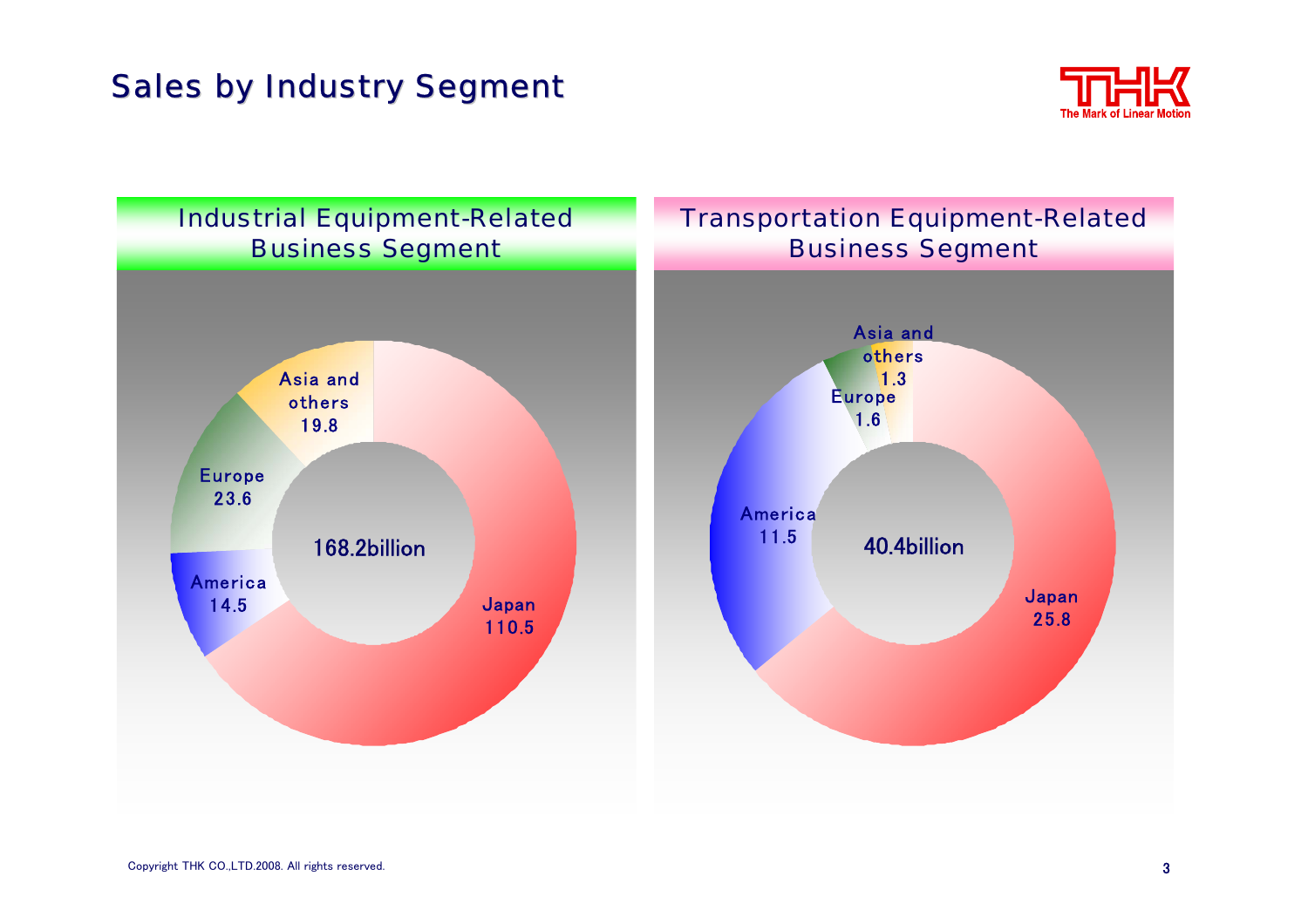### **Trend in Cost of Sales**



**Cost of Sales** 

Sales-Cost Ratio

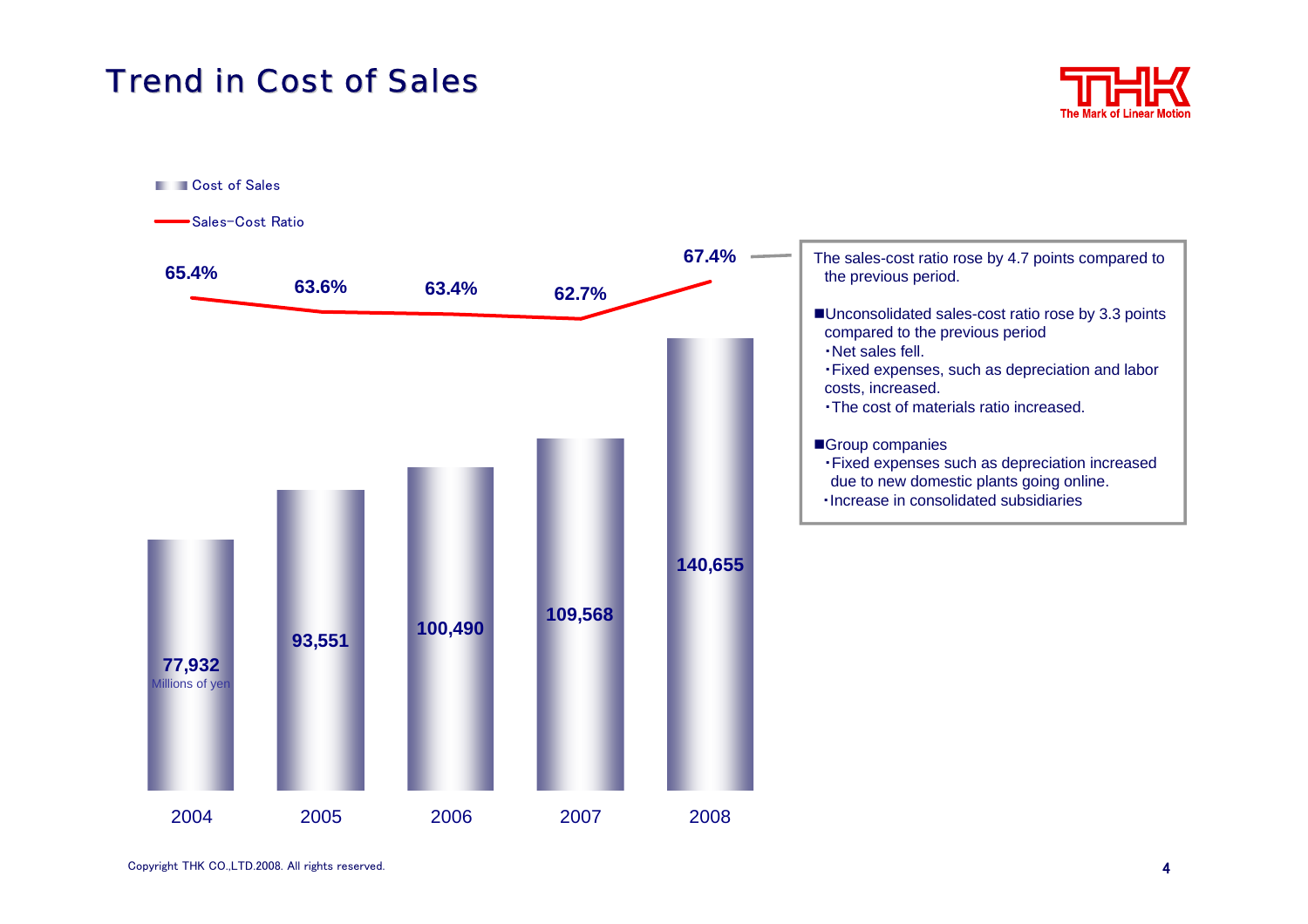### Trends in SG&A



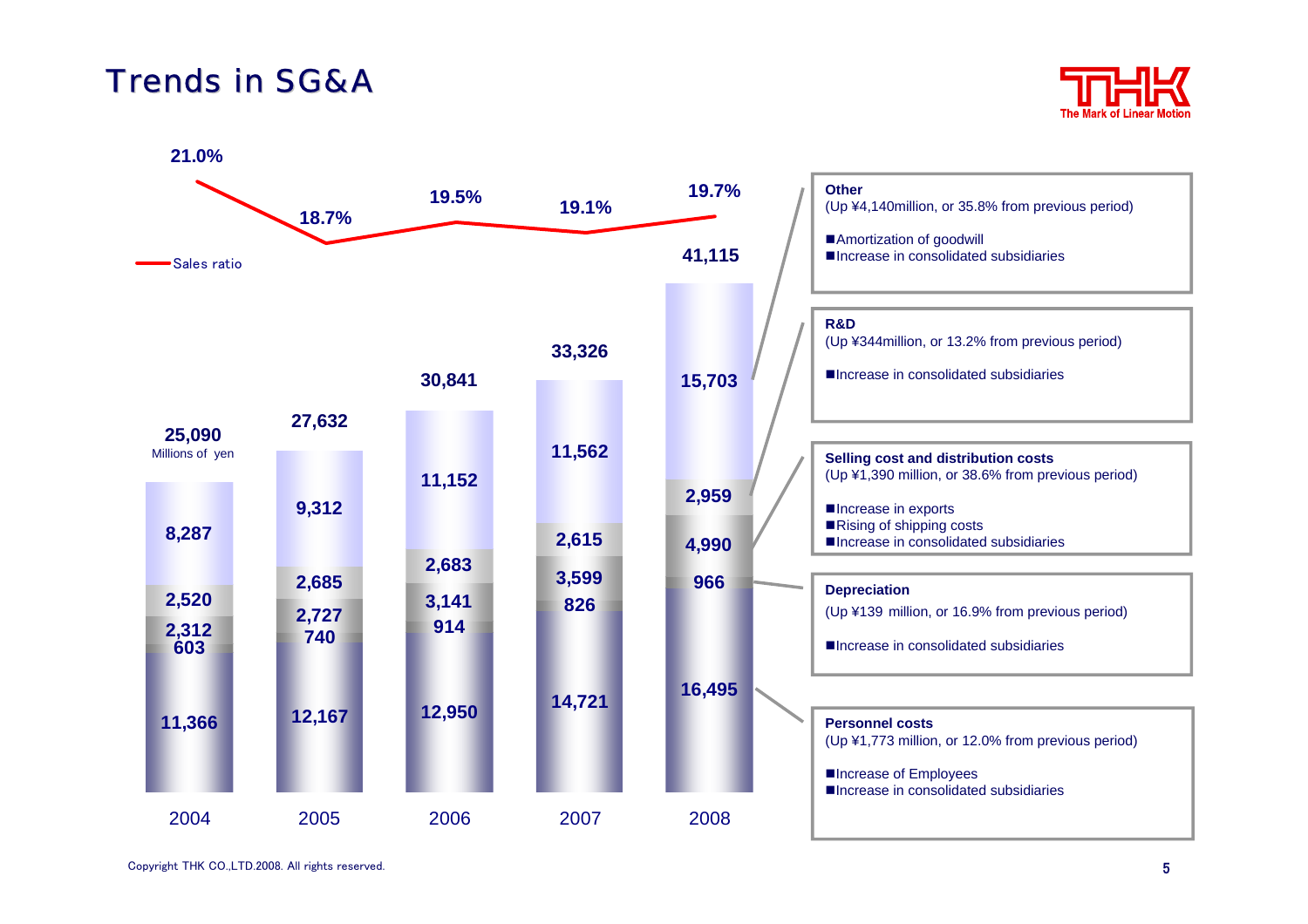# **Operating Profit and Operating Profit Margin**



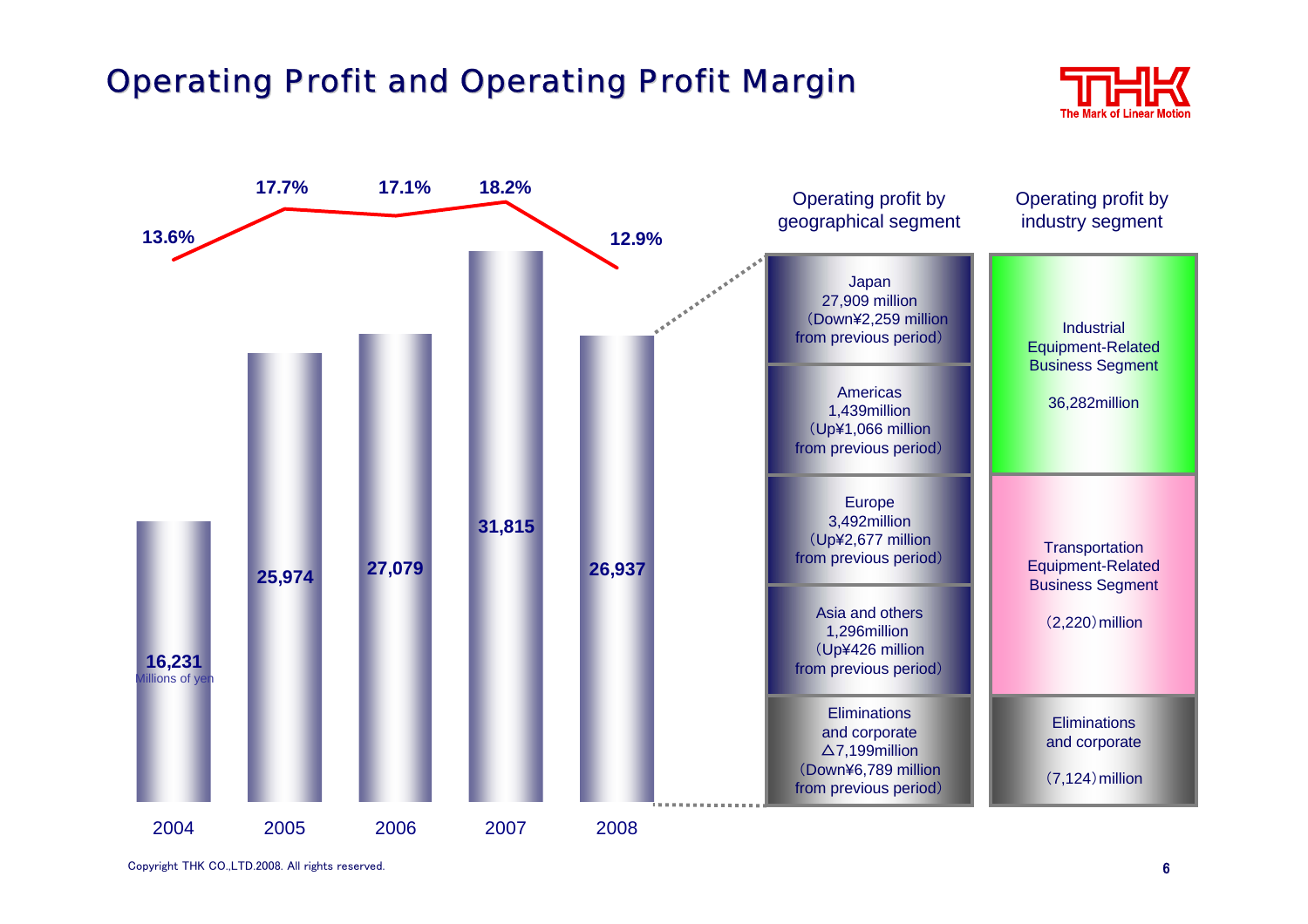## Trend in Net Income



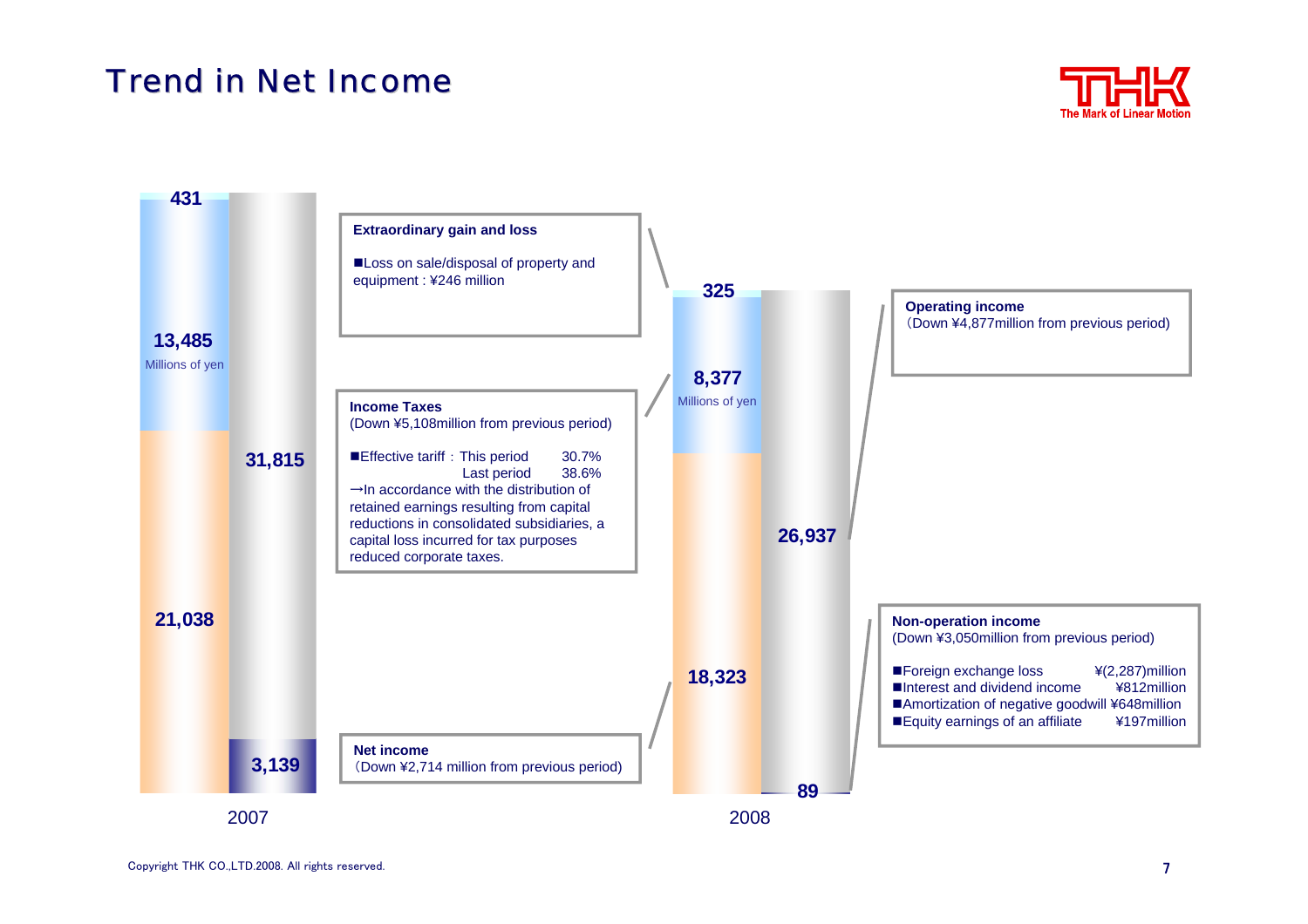# Trend in Liabilities and Equity and Net Assets



| <b>Assets</b> |                            | <b>Current assets</b>                                                                                                                                                                                                                                                                                                                                                                                                                                                                       | <b>Current liabilities</b>                                                                                                                                                                                                                                                                                                                                                                                                                                                                                                                              | <b>Liabilities/</b><br><b>Net Assets</b> |         |
|---------------|----------------------------|---------------------------------------------------------------------------------------------------------------------------------------------------------------------------------------------------------------------------------------------------------------------------------------------------------------------------------------------------------------------------------------------------------------------------------------------------------------------------------------------|---------------------------------------------------------------------------------------------------------------------------------------------------------------------------------------------------------------------------------------------------------------------------------------------------------------------------------------------------------------------------------------------------------------------------------------------------------------------------------------------------------------------------------------------------------|------------------------------------------|---------|
| 183,762       | 152,333<br>Millions of yen | (Down¥31,428million from previous period)<br>Cash and cash in account:<br>Down ¥43,694 million from previous period<br>$\rightarrow$ Acquisition of Rhythm Corp: ¥(12,129)<br>million<br>$\rightarrow$ Repayment of long-term debt: ¥(13,142)<br>million<br>$\rightarrow$ Acquisition of treasury shares: ¥(11,278)<br>million<br>Accounts receivable:<br>Up ¥5,756million<br>$\rightarrow$ Increase of net sales<br>→Number of months' sales receivables:<br>Previous period 4.1 per month | (Down ¥1,950million from previous period)<br>Accounts payable:<br>Up ¥2,406million from previous period<br>An increase in purchasing accompanied<br>increased net sales.<br>→Number of months' notes payable:<br>Last period 2.4 per month<br>This period 2.1 per month<br>■Current portion of SB:<br>Up ¥5,000million from previous period<br>$\rightarrow$ Reclassified to the current liability section<br>■Current portion of CB:<br>Down ¥1,380 million from previous period<br>■Income taxes payable: Down ¥6,510 million<br>from previous period | 61,542                                   | 63,493  |
|               |                            |                                                                                                                                                                                                                                                                                                                                                                                                                                                                                             |                                                                                                                                                                                                                                                                                                                                                                                                                                                                                                                                                         | 9,733                                    | 10,748  |
|               |                            | This period 3.8 per month<br>Inventories:<br>Up ¥3,469million from previous period<br>→Inventory turnover period<br>Previous period: 1.8per month;<br>This period: 1.7 per month<br><b>Fixed assets</b><br>(Up ¥32,377 million from previous period)<br>Fixed assets:<br>Up ¥21,332million from previous period<br>→CAPEX: ¥17,734million<br>Depreciation: ¥9,907million<br>■Intangible assets: Up ¥10,967 million<br>$\rightarrow$ Acquisition of Rhythm Corp.                             | <b>Long-term liabilities</b><br>(Down ¥1,014 million from previous period)<br>Long-term deferred tax liabilities:<br>Up ¥2,983 million from previous period<br>$\rightarrow$ Acquisition of Rhythm Corp<br>SB: Down ¥5,000million from previous<br>period<br>$\rightarrow$ SB were reclassified to the current liability<br>section.                                                                                                                                                                                                                    | 192,953                                  | 189,039 |
| 79,518        | 111,896                    |                                                                                                                                                                                                                                                                                                                                                                                                                                                                                             | <b>Net Assets</b><br>(Up ¥3,913million from previous period)<br>Retained earnings: Up ¥13,303million from<br>previous period<br>$\rightarrow$ Net income: ¥18,323million<br>■Treasury shares: Down ¥11,283 million<br>from previous period                                                                                                                                                                                                                                                                                                              |                                          |         |
|               |                            |                                                                                                                                                                                                                                                                                                                                                                                                                                                                                             | $\blacksquare \rightarrow$ Acquisition of treasury shares<br>2008<br>דהמה                                                                                                                                                                                                                                                                                                                                                                                                                                                                               |                                          |         |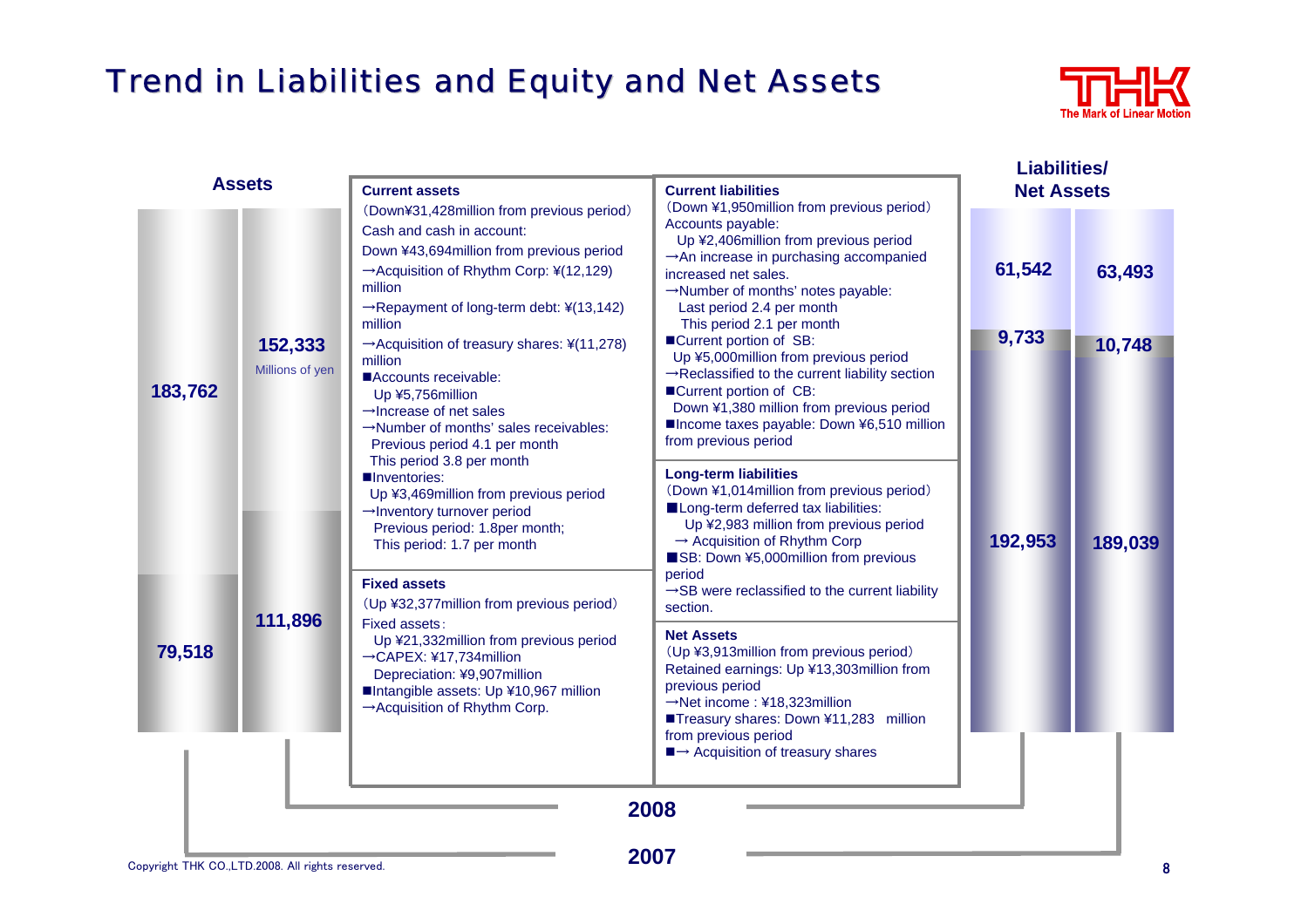# **Cash Flow Trend**



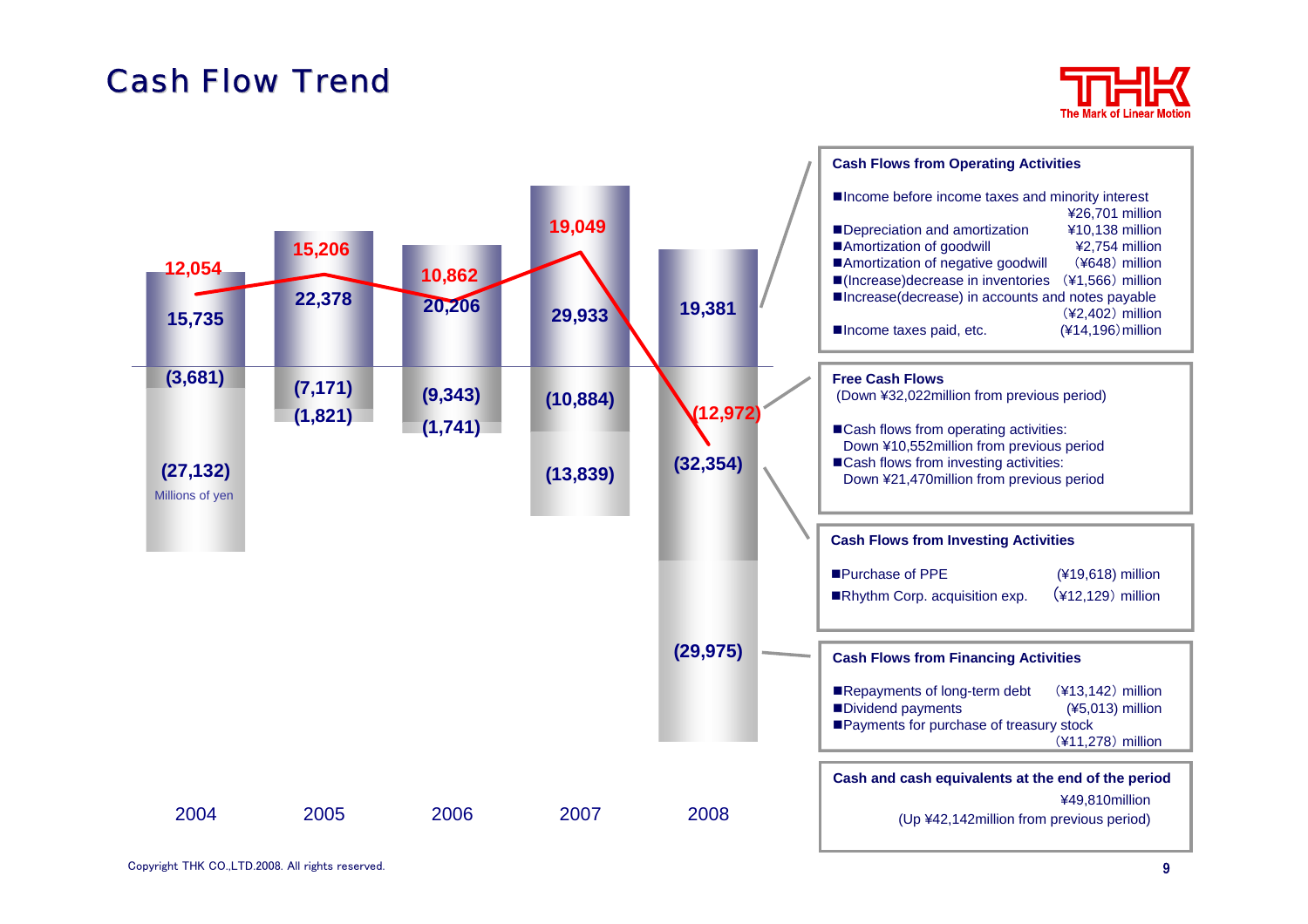

# FINANCIAL FORECAST FOR FISCAL 2008

Copyright THK CO.,LTD.2008. All rights reserved.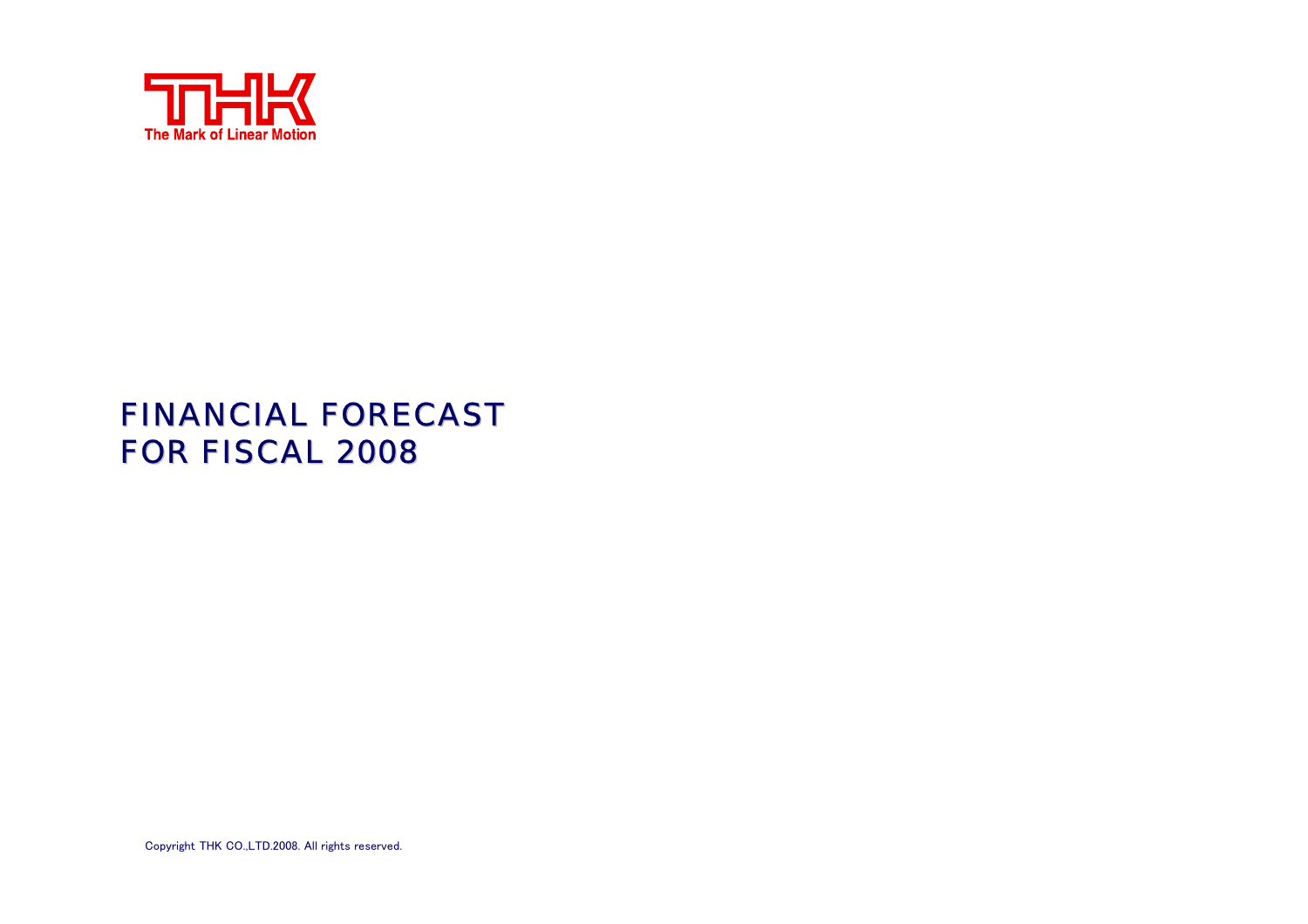# **Orders Received by Region**









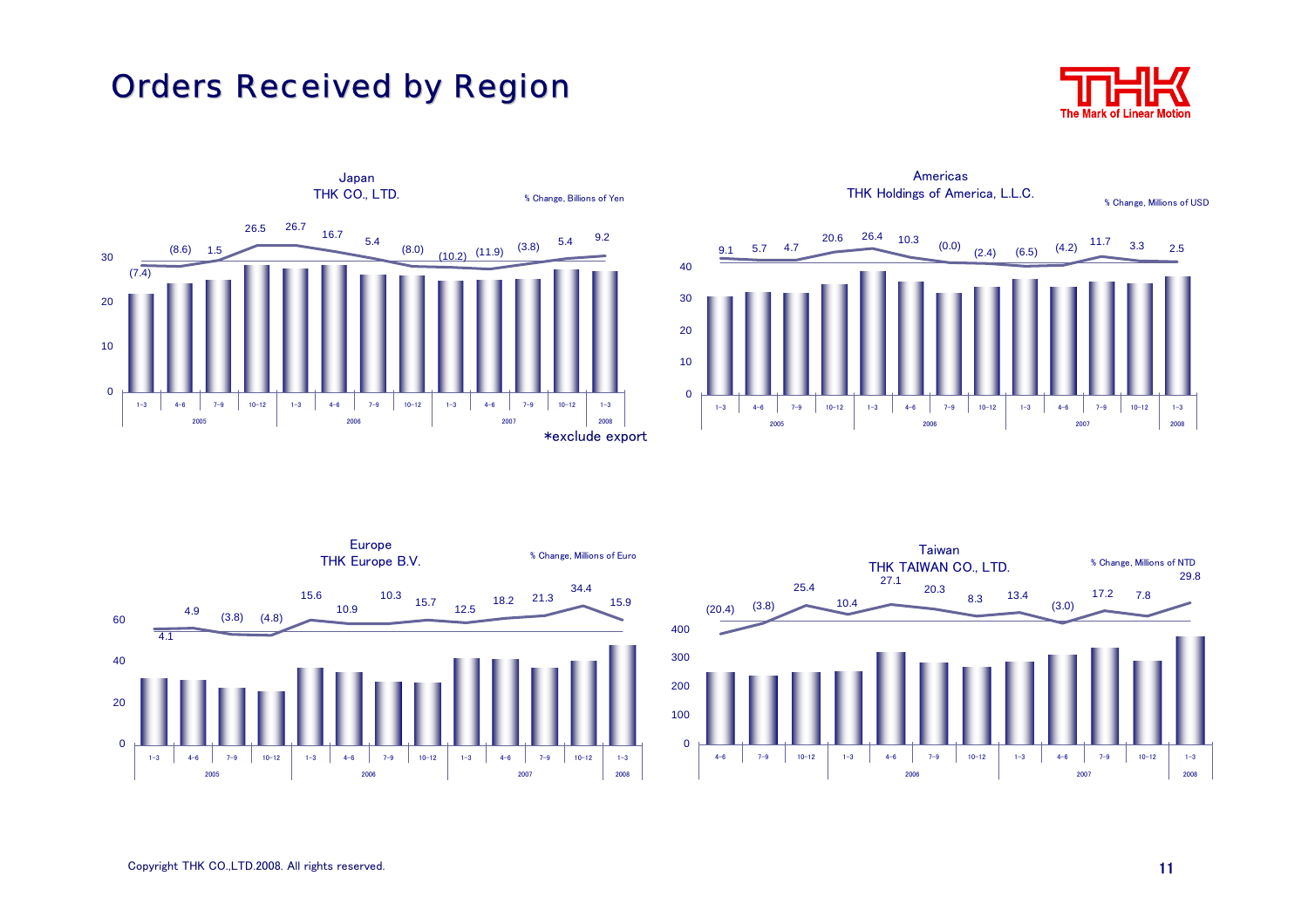# Financial Forecast (Consolidated)



|                         | 2009.3<br>(forecast) | 2008.3            |
|-------------------------|----------------------|-------------------|
| <b>Net Sales</b>        | 225,000              | 208,708           |
| y/y                     | $+7.8%$              | $+19.5%$          |
| <b>Operating Income</b> | 30,500               | 26,937            |
| y/y                     | $+13.2%$             | $\triangle$ 15.3% |
| <b>Ordinary Income</b>  | 32,100               | 27,026            |
| y/y                     | $+18.8%$             | $\triangle$ 22.7% |
| <b>Net Income</b>       | 18,500               | 18,323            |
| y/y                     | $+1.0%$              | $\triangle$ 12.9% |